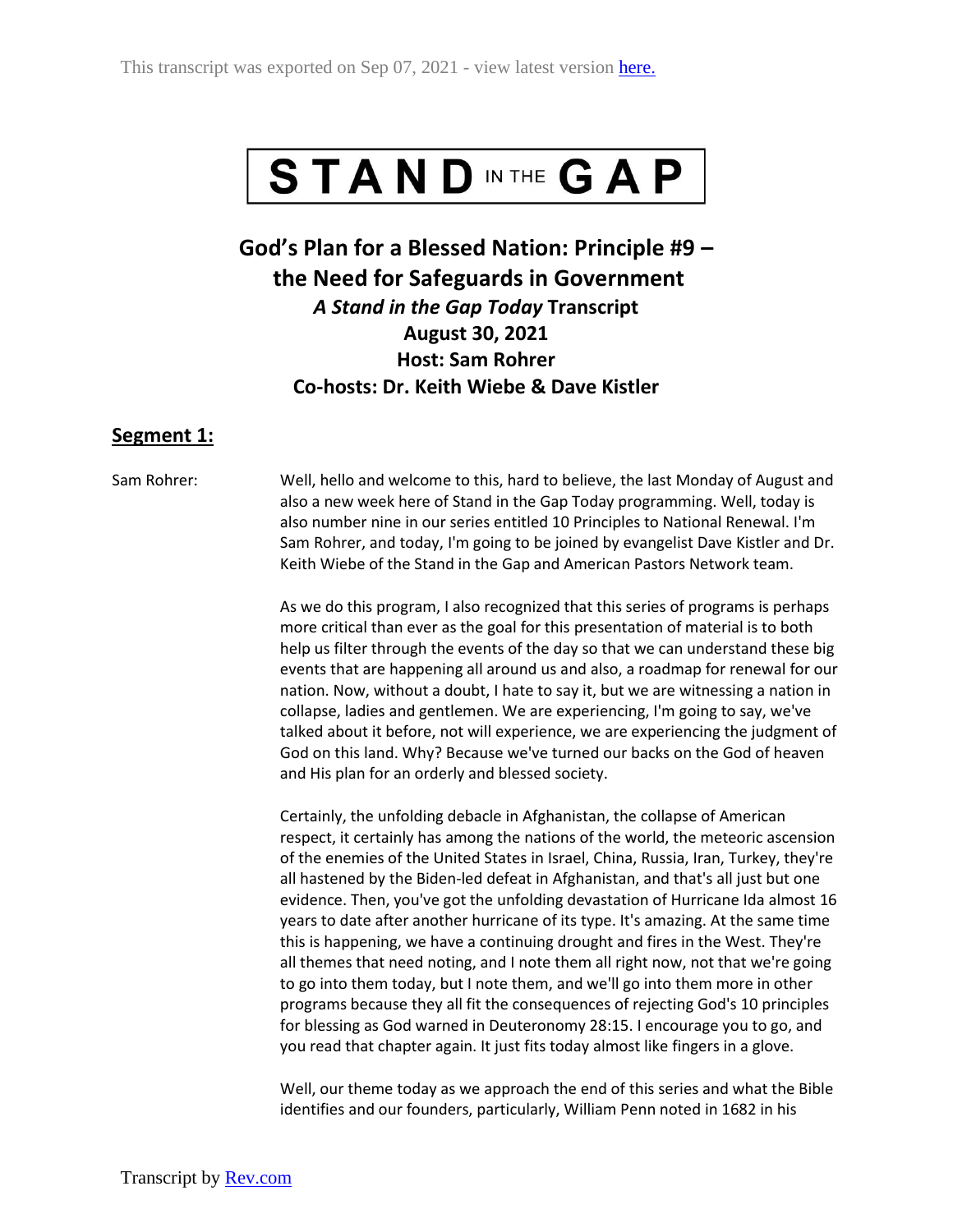Frame of Government treatise and emphasized in his related writings as well is this. This is number nine, building safeguards into the system. It naturally follows that the other principles, which like building a house, starts with a foundation and then progresses, the walls, and then ultimately the roof, which in this case, in these principles was the roof of prayer, which we're going to present that in the form of actually principle number 11 because it's the capstone of God's plan for a blessed nation. It's what you finish the job with in these 10 principles to national renewal. That'll be coming up in a couple of weeks, but again, all of these previous programs, you can find on our website and on our app. A free transcript of each program is available for downloading on our site. I encourage you to go to standinthegapradio.com. Go to the radio tab, and then you'll find transcript. You can download a transcript of every one of these programs.

Then, at the same time, you'll also find the programs presented by Pastor Isaac Crockett and me on our Stand in the Gap TV, which is also running this series across the country. You can find it all there. So, I hope that you go there and take advantage of it. Now very, very quick review. The 10 principles for those maybe tuning into this program for the first time, principle one, the foundation of integrity. Two, the nature and the role of God. Three, the nature of man. Four, the purpose of government. Five, the purpose of law. Six, the natural tendency of government. Seven, the role of justice in government number. Number eight last week was the need for involved citizens. Then, today, number nine, the need for safeguards in government.

With that, I want to get moving here with Dave and Keith, and I want to go right here first because all through Scripture, ladies and gentlemen, God identifies the need for safeguards. In all those cases, those safeguards are for the protection of people, in some cases from their own selves. Certainly, it's for protection from others as individuals. It's also though protection from evil people who occupy positions of divine authority but who, denying God's requirements, subvert the purpose for government from that of enacting justice and then use the sword of government as Romans 13 talks about rather than to enact justice but to precipitate the cause of evil.

Dave, very quickly for you and Keith, but this first aspect here. Define if you would a safeguard as it applies, we're talking today. Then, give a biblical example of personal safeguards or fences or walls that God calls out for us that we can help get our thinking going in the right direction here.

Dave Kistler: You bet Sam. In fact, let me give a definition that comes from Webster's dictionary. This is a modern definition. A safeguard is a step taken to protect someone or something from something that's undesirable. So, a safeguard is to protect an individual or to protect something from something undesirable happening.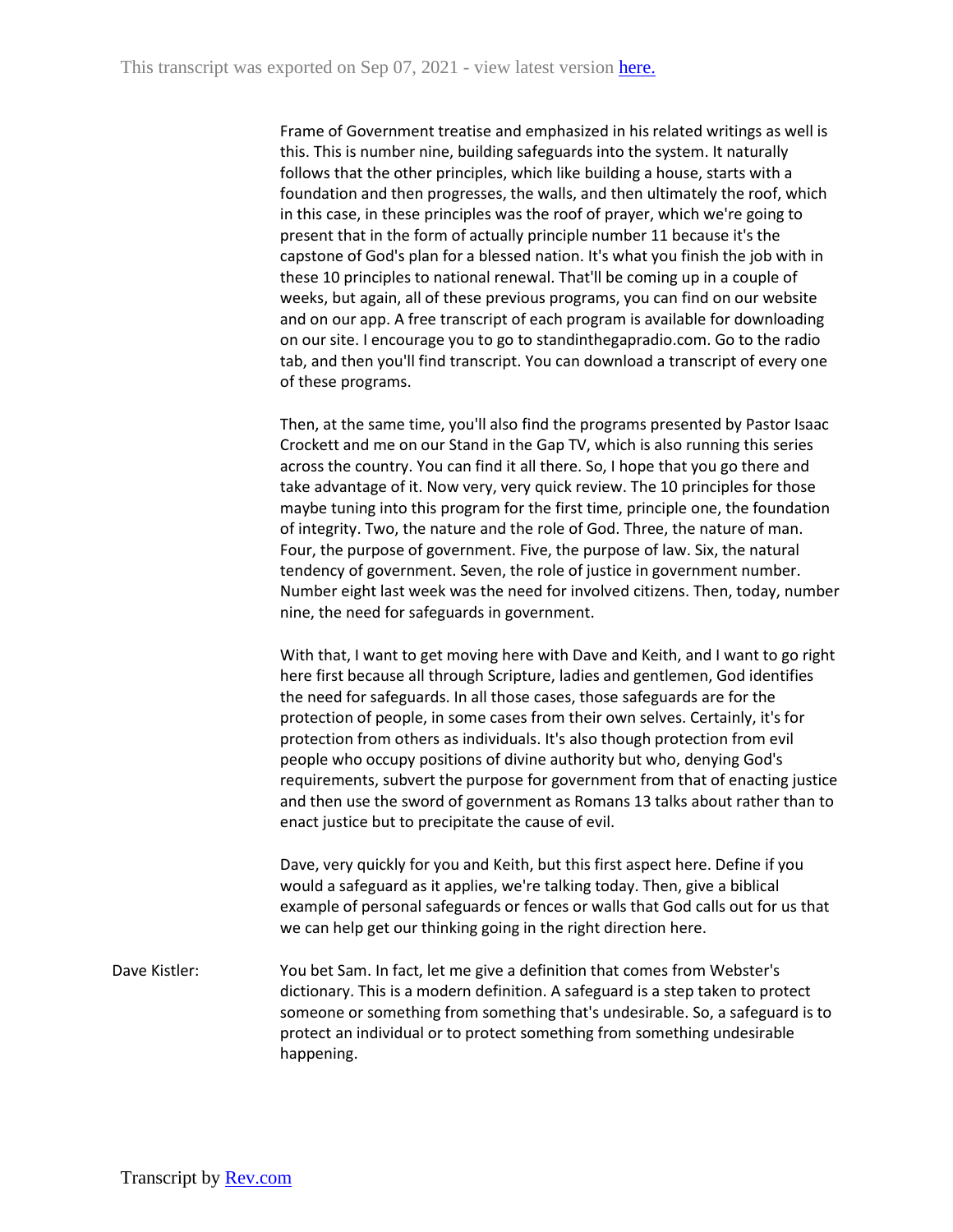|              | Let me give two examples. In the book of Philippians 1:9, Paul said this. "And<br>this, I pray that your love may abound yet more and more in knowledge and in<br>all judgment." In another words, if you think of love as a river, there's banks on<br>either side of the river that keep love in check, and those two banks are<br>knowledge and judgment. The word judgment means discernment, but perhaps<br>one of the greatest passages that talks about safeguards is Proverbs 4:23 where<br>the Scripture says, "Keep your heart with all diligence," or safeguard your heart<br>with all diligence for out of it, out of your heart are the issues of life. So, we've<br>got to guard our hearts from those things that would be detrimental to us or to<br>anyone else.               |
|--------------|-------------------------------------------------------------------------------------------------------------------------------------------------------------------------------------------------------------------------------------------------------------------------------------------------------------------------------------------------------------------------------------------------------------------------------------------------------------------------------------------------------------------------------------------------------------------------------------------------------------------------------------------------------------------------------------------------------------------------------------------------------------------------------------------------|
| Sam Rohrer:  | Excellent, Dave. Keith, to you, a biblical illustration. Dave gave a personal<br>illustration. Give us something from Scripture, a societal or national safeguard<br>to be undertaken.                                                                                                                                                                                                                                                                                                                                                                                                                                                                                                                                                                                                          |
| Keith Wiebe: | Well, national safeguard is necessary because of the safeguards that individuals<br>need. We have witnessed in our own nation in recent history, cities on fire,<br>burning from looting and from rioting. Our nation has laws that define the<br>protection of personal property. That is a biblical concept. It's a protection that<br>my property is to be protected from the excesses of others.                                                                                                                                                                                                                                                                                                                                                                                            |
|              | When we saw them looting and then government officials just explaining it all<br>away and the whole system of checks and balances, protection of personal<br>property individually that extends to nationally, it just all broke down. As a<br>result, we had chaos.                                                                                                                                                                                                                                                                                                                                                                                                                                                                                                                            |
| Sam Rohrer:  | Keith, excellent on that. Ladies and gentlemen, we just described now the need<br>for safeguards. Our founders, William Penn  I again encourage you. You can<br>look up and get his, what he called it, civil government, 1682 Frame of<br>Government. He talks about a lot of these  He does not list them out one, two,<br>three, four, five, but they are embodied there and so our other founders<br>identify them, but they talked specifically about you have to have safeguards in<br>place. If God allows you to raise up a nation that follows God's commands, you<br>have to have in place safeguards. We just explained the definition, protect you<br>from something that is not good. When we come back, we're going to talk next<br>about the reason you have to have safeguards. |

# **Segment 2:**

Sam Rohrer: Well, you're listening to Stand in the Gap Today. I'm Sam Rohrer accompanied today by Dave Kistler and Keith Wiebe, and this is now principle number nine in our 10 principles to national renewal. The theme today is building safeguards into the system. We just defined safe guards in the last segment. Dave gave an example of what Scriptures talks about the reasons for personal safeguards in our own individual lives, and Keith gave an example about the need for it

\_\_\_\_\_\_\_\_\_\_\_\_\_\_\_\_\_\_\_\_\_\_\_\_\_\_\_\_\_\_\_\_\_\_\_\_\_\_\_\_\_\_\_\_\_\_\_\_\_\_\_\_\_\_\_\_\_\_\_\_\_\_\_\_\_\_\_\_\_\_\_\_\_\_\_\_\_\_\_\_\_\_\_\_\_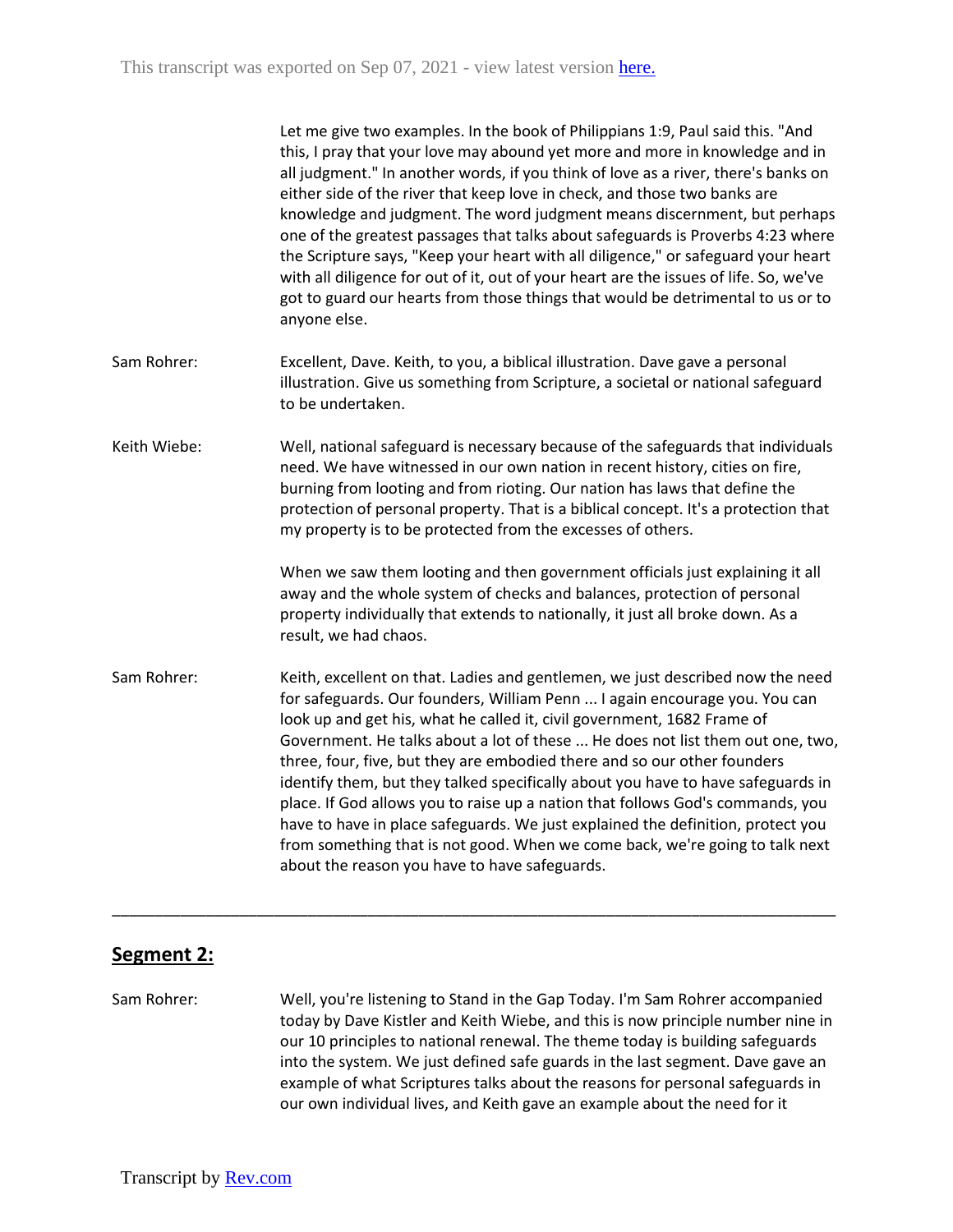societally and nationally, and that's all through Scripture. We're going to take and more fully break this out.

Again, for those who're just listening, we're doing this because it comes off the pages of Scripture. Our founders, particularly William Penn, I'm highlighting a lot of the writings that he did, but then as it expanded to other founders, identified these principles, and they incorporated all of these into their thinking when they came to this country. The pilgrims came at 1620, the Puritans 1630, and then William Penn wrote this in 1682. All of the events that followed all built, well, they viewed it as building a house, and they knew that unless the Lord build a house, they labored in vain that build it. They wanted to build a new nation.

They went to God's word and said, "How do you build a new nation?" Out of that came a certain set of principles. We're walking through those principles. They were God's promise for blessing. They followed them. God blessed, but God also says, "You'd better do them because if you don't, it's to your own peril." Now, we have an America that's walked away from these things, so what do we do? We better find out what it was that we had that we've given up, and if God, in His mercy, so listens what we need to put back into place, and that is the reason for and the why I've termed this 10 principles to national renewal.

That creation, God created all things, and He proclaimed them good, but when the fall occurred, where sin entered the world, precipitated by a real live devil and all of creation was then marred, well, all that God created then at that point began to die and sin and the hearts of mankind, now depraved from birth began to work against the plan of God. So, God had to build in safeguards to prevent the natural culmination of sin, which he later defined as death, chaos, rebellion, ugliness, misery and despair and more.

So, God often used the pictures of walls and fences, boundaries and limitations as safeguards within society that if followed, would lead to life and blessing as recorded throughout Scripture. In Deuteronomy 28:1 and 2, God told His people of Israel, which was the model nation, He said, " Fear me. Keep my commandments, and I'll pour out blessing so enormous, they will literally overtake you. You will not be able to handle all my blessings." He said, "But if you reject and violate my commandments, my safeguards, I then will turn the blessings to cursing, and they will overtake you, and as a nation, you will collapse, and you will fall in disgrace in the eyes of other nations. You will fall from being the head, and you will become the tail."

All right. So, here's the question. What are the reasons for the safeguards? Why is it that we have to build in safeguards? So, Dave, in a previous program, actually, principle number three, the nature of man, you and Gary and I were together at that point. We unveiled the impacts of the sinful and depraved nature of mankind. You responded in that program to the issue of describing the impact of the nature of man and how this reality caused God to come up with a concept of government and authority to help restrain these things. So, in this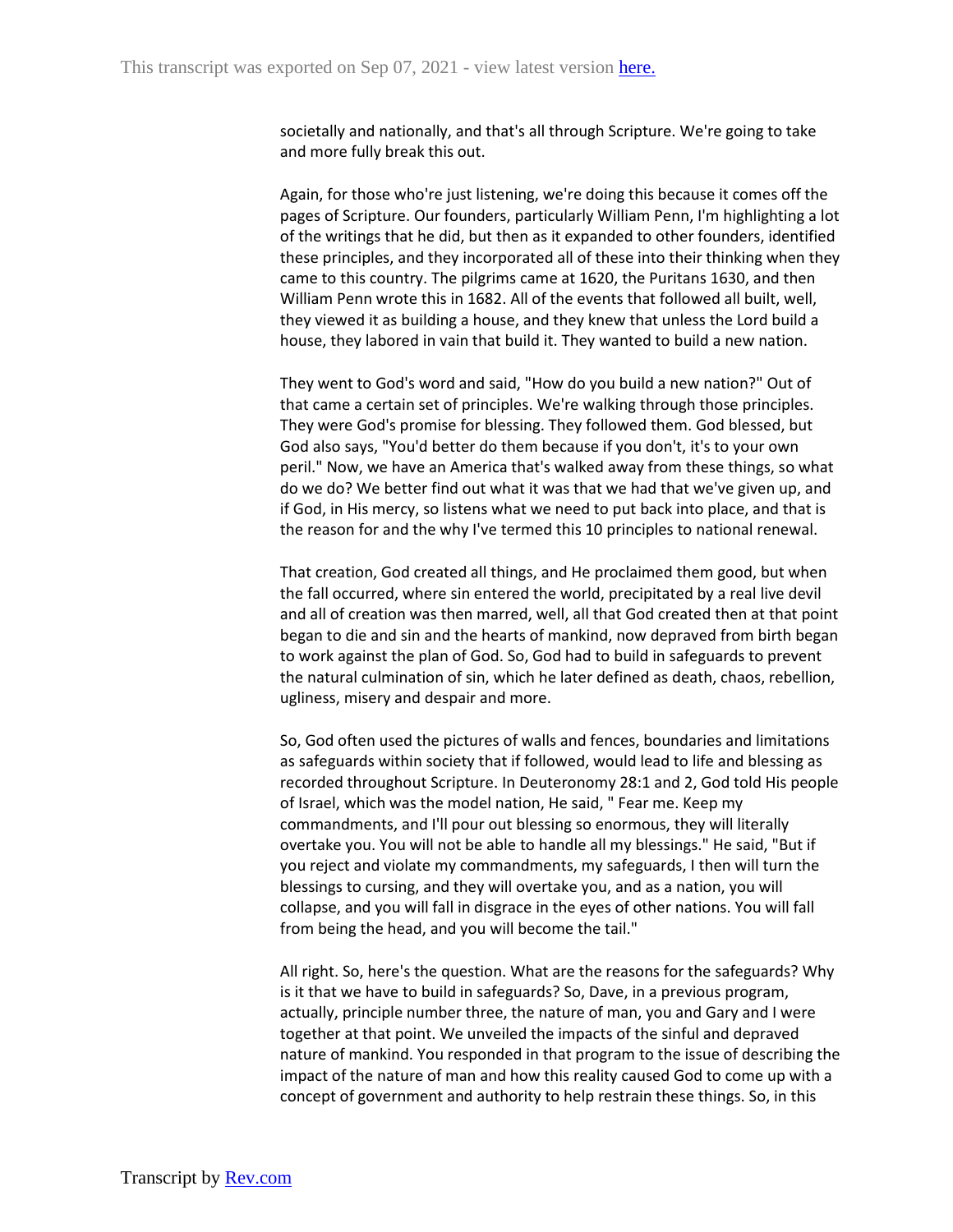context, looking back to that, now looking to the safeguards, why is understanding the nature of man as it relates to government so critical as to why we now, our founders then, had to think intentionally about building in safeguards into civil government so that justice can occur and God's blessings to follow? Put that together.

Dave Kistler: Well, Sam, let me say this. It all goes back again to what you just referenced, and that is man is sinful and left to himself, his devices are going to bring not only him but anything he touches to ruin. Let me back up to 1789. In the Constitutional Convention, it is reported that when Ben Franklin walked out of that convention, a lady by the name of Mary Powell walked up to him, and she asked Ben Franklin, "Sir, what have you given us? Monarchy or a republic?" Ben Franklin responded in its amazing statement. He said, "A republic, madam, if you can keep it."

> Even though Franklin, as far as we know, was not a born-again believer unless he trusted Christ at the end of his life, and it's possible he may have because of the influence of great preacher by the name of George Whitfield who was his dear friend, but other than that, we don't know that he ever lived his life as a follower of Jesus Christ. He was influenced by a lot of other things, but he did have an understanding as did many of our founders, most of our founders, of God, God's word, His expectations. So, ensconced into that document that they crafted in 1789, the U.S. Constitution were a separation of powers that we're going to get into in the next segment. So, I don't want to go there yet, but all of that was a clear understanding, Sam, that those men possessed of man's innate sinfulness. If we don't have the protections that come from the principles of God's word, this new nation that we're trying to establish will go awry just like an individual will go awry.

- Sam Rohrer: Dave, I'd like you to take another minute here, why it's not just critical that a group of people sitting down at one point in time, happening to agree on a direction and though people may have the best intentions, the nature of man will take it awry and why you actually have to build something specifically into the structure as we're talking about.
- Dave Kistler: I think what we're watching happen in our country right now, we were having a little bit of a conversation before the program started about how we have the safeguards. They were put in place by the framers of the constitution, but man, none of those safeguards are operating according to the prescription the constitution gives. Of course, the constitution, those principles come directly from the pages of Scripture. So, man is on a bent away from God to do his own thing even when safeguards were there. Well, we're seeing the outcome of rejecting of those safeguards at work currently within the United States of America. I know we'll flesh that out more in the next segment.

Sam Rohrer: Wow, we really are, Dave. Ladies and gentlemen, we're going to talk about that specific point in the last segment, which I don't think you want to miss, but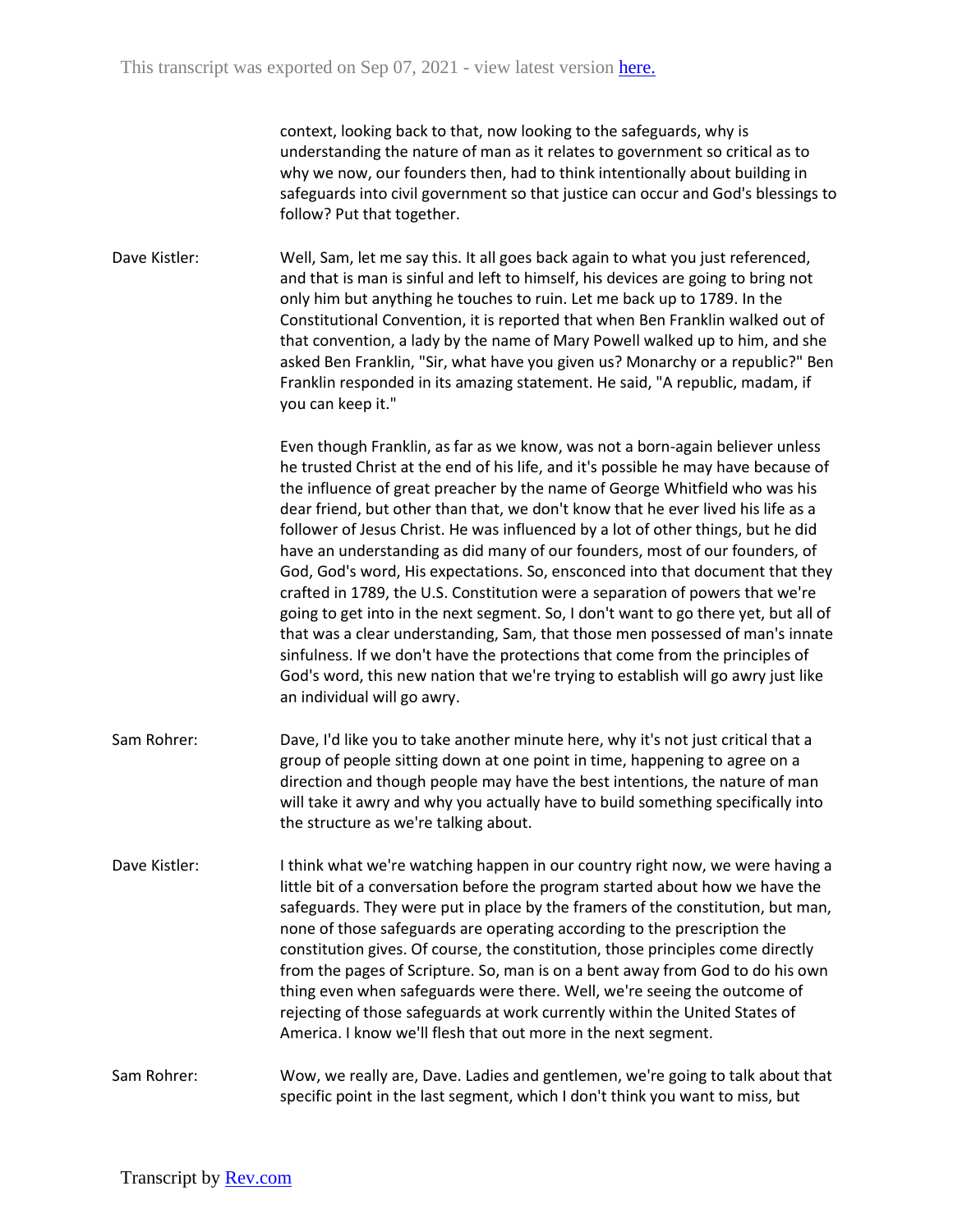Keith, let me go to you. In principle number six, the natural tendency of government, you and Gary, I think, were with me at that point. In that program, you gave commentary on the two major tendencies of government that I'd like you to take and repeat right now because it lays down again, in addition to the depravity of man, the character nature of government itself, why we have to have safeguards. Build those up please. Remind us.

Keith Wiebe: Well, Sam, there are two of those. One is that government instinctively seeks to consolidate power, to gather power to itself. Second, it seeks then as a result of that, is that it is replacing God. Let's go back to number one. It seeks to consolidate power that it needs to be controlled. Our constitution declares that we are to have government of the people by the people for the people. It's not the people for the government. It is the government for people.

> We see the government even in the current COVID crisis whether they are doing it by design or whether it is just the natural result of fallen men trying to govern without God in the picture, they're taking to themselves the decision making power that citizens ought to make about how to respond to a COVID crisis, how to handle our own private property, how to handle the education of our children. In the process of that, they end up seeking to replace God. The Tower of Babel is just a key illustration of this in defiance of God's command to spread out, fill up, multiply, replenish the earth, the dominion mandate. Instead, they were consolidating themselves together. We will become like God taking God's place that God intended to have in their lives, all the results, Sam, of the curse of sin that makes man instinctively, innately selfish, always with a propensity to go in the wrong direction.

Sam Rohrer: Keith, you laid that out extraordinarily well. Ladies and gentlemen, as I'm thinking, listening to Dave and Keith talk here, one person by them self, because of the nature of our heart, will always lead to doing that, which naturally, they won't lead to doing that which is good. We lead naturally to do that which is evil because we're born that way. I mean, you can't change it. It's a natural law, but when you take and you put multiple people together in a body, an organization, an authority structure, civil government, you put them all together, now you take a lot of these same people, same tendencies, and you put them together, and you give them what Romans 13 calls the sword, the power to force people to do things. Then, you have the tendency of government to say, "We want to tell everybody what to do." Consolidate power and because they think they're so significant and proud, they say, "Hmm, you know what? Who needs God? We're God." That's the other tenancy of government. That's what Dave and Keith just laid out.

> Now, when we come back, we're going to break out a little further what our founders specifically called out, the idea of checks and balances and the separation of authority. Believe it or not, where did this idea come from? From God himself, and we'll build that out and show you exactly how God models this Himself.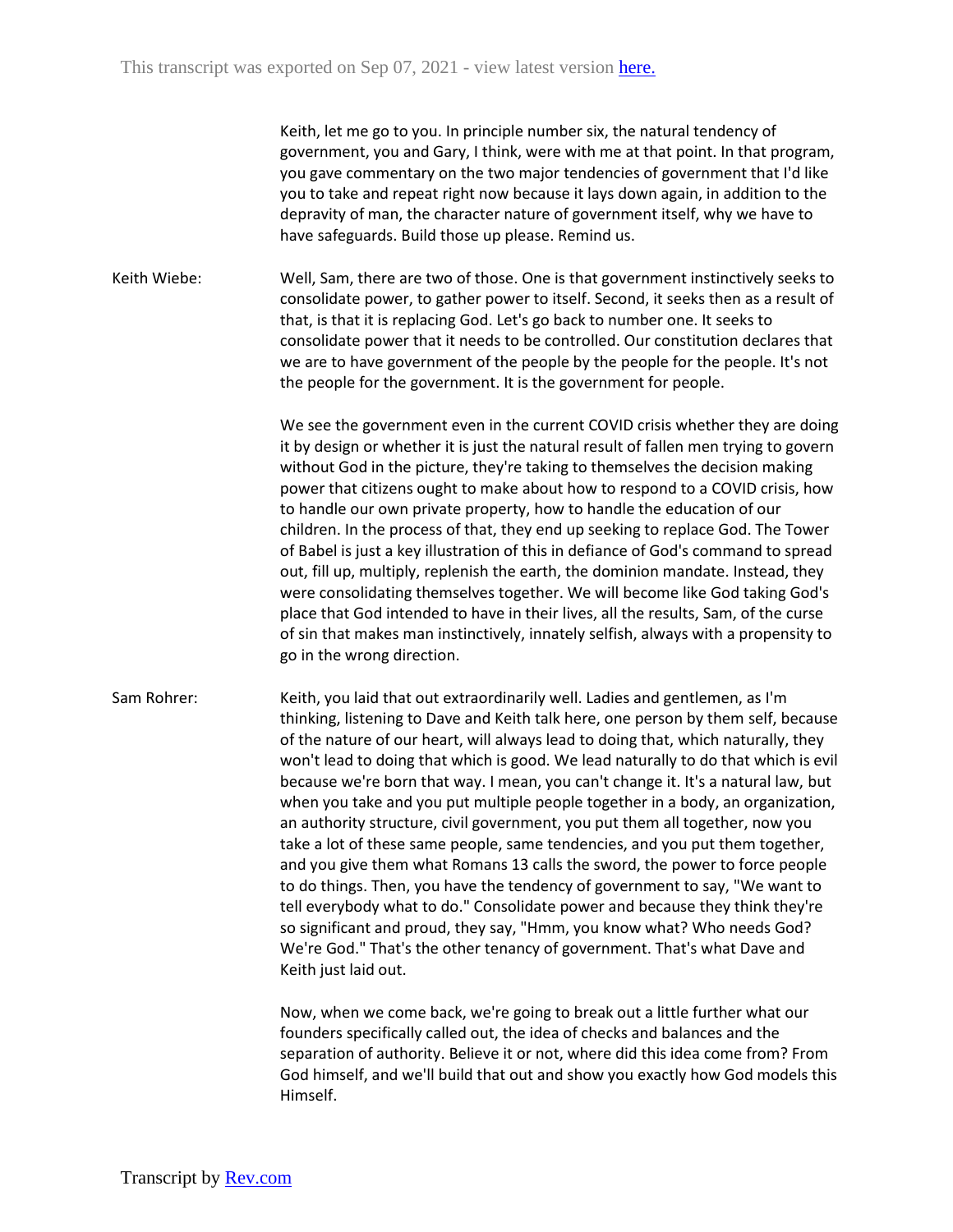## **Segment 3:**

Sam Rohrer: Well, welcome back to Stand in the Gap Today. Again, we're in the middle right now of principle number nine, talking about the need for safe guards to be built into civil government. If God is to take and bless a nation, civil government representing the framework of what God has established to help man not to kill himself effectively, we have to know certain things. Our founders called out certain principles. We're in number nine right now.

\_\_\_\_\_\_\_\_\_\_\_\_\_\_\_\_\_\_\_\_\_\_\_\_\_\_\_\_\_\_\_\_\_\_\_\_\_\_\_\_\_\_\_\_\_\_\_\_\_\_\_\_\_\_\_\_\_\_\_\_\_\_\_\_\_\_\_\_\_\_\_\_\_\_\_\_\_\_\_\_\_\_\_\_

Just a reminder to you that if you have been with us throughout this series, we only have a couple of more principles that we're going to take and put together, but you can find all of these on our website. Encourage you to go there. You can sort for ... Put in the word principle. You'll probably bring it up. There will ultimately be 11 when we're done with this, but you can pull down for free right now off of the website, standinthegapradio.com, a free transcript of each of these programs. Sometimes, reading it is actually really helpful even as you may listen to it, but you can also find all of these on our app. Download and have access to them as well.

If you've not written to us recently, I would encourage you to do so. I have been thrilled to death. Not to death. That's not quite ... I have been thrilled to life. Let's put it ... I've been thrilled to life to hear so many great comments from people, both in letters and people stopping, going into a store or just at church or anywhere out, people coming up and saying, "Boy, oh boy, the programs have been so wonderful. Thank you, thank you, thank you." Well, we need your prayers. We need your financial support. Let me ask you really seriously. If God is blessing you through this, bless us with what God has blessed you with. You can do that in your prayers. You can do that in your financial giving, and you can do all of that on our website, standinthegapradio.com, and tell a friend. Really tell a friend about what is happening here on Stand in the Gap Today.

Okay. One of the wonderful realities of God's plan for people and by extension, families, and then by extension, society and the church is that when God says, "Fear me, and keep my commandments," that He never asked the impossible or requires people to create something out of the blue. He doesn't do that. God has given us all we need, and it's all in His word. All of God's commands, all of His plan of redemption, all of His requirements for blessing and all of His warnings for judgment are totally clear. They're defined. Like His character and His nature, they are unchanging. They are predictable. Like the nature and the role of God Himself, totally consistent.

God never requires of us anything that he Himself does not first emulate. If we're to be like Christ, well, all right. If we are to model the person of God, which we are, we have to know who He is. He's told us. So, Keith, in principle number two of this series, we talked about the nature and the role of God and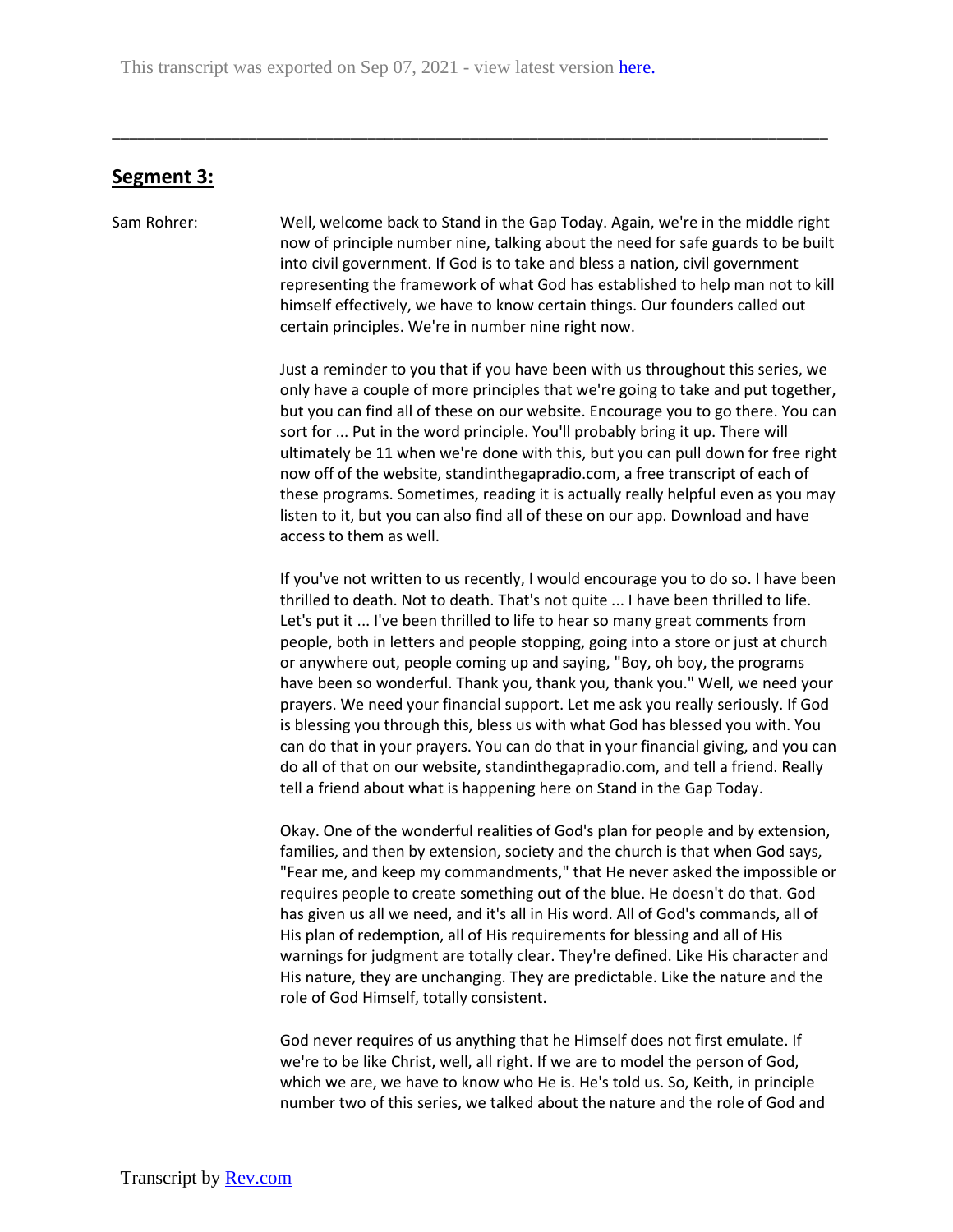all of these pieces connect together. We talked about that, and William Penn, the founders, they did too because they manifested a fear of God. They believed that if they kept His commandments and followed His plan, He would bless this new nation. So, in the concept of safeguards is the principle of checks and balances. Can you build out this concept and how the nature and the role of God and the Godhead, for example, provides for us the model as God Himself originated?

Keith Wiebe: I certainly can, Sam. God is one. We know that. He is God. He is Creator. He is Redeemer. He is described as God, but He is also a God in three persons, God the Father, God the Son, God the Holy Spirit. God functions in each of those persons in a different way with a different provision for us. It was God the Son who sacrificed and gave Himself on the cross, and God was pleased, the Bible says in incredible language. God was pleased to press his own son even into submission. The Holy Spirit empowers us, the in-filling and dwelling of the Holy Spirit to give us power to live life God's way.

> In the same way, our constitution defines a government that is whole. It is unified. It accomplishes all that needs to be done, but it does so following God's nature in three parts. We have a legislative, judicial, we have also the executive of the government. The problem we're facing today is they're not doing what God designed them to do. The legislative refuses to legislate. The judiciary is taking upon themselves the role of legislating when that is not their role. The executive, our own president in recent days, even signing an executive order that he said on its face, it's not even constitutional. So, we have whole thing kind of blown up in our face, the whole system of checks and balances out the window when those checks and balances were given to us by God to give us order, to give us peace, to give us prosperity, to give us fulfillment. We're lacking all of those things because we've thrown God's order out the window.

Sam Rohrer: Keith, I'm going to go to Dave here in just a second and talk about the separation of powers. You've touched on it a bit, but I want to go back to one thing because within the Godhead, you've talked about God the Father, God the Son, God the Holy Spirit, unified in purpose. They are God. We can't explain it fully, but one of the things we've talked about even in government and the authority structure is that those in positions of authority must voluntarily submit themselves to the higher authority. That made me think while you're describing this that Jesus Christ Himself to whom God has delegated all authority still submits Himself to God the Father in a way that, ladies and gentlemen, we know Jesus Christ returned soon, but Jesus Christ himself doesn't know the time exactly. Who's He waiting for? God the Father to tell Him, but they're all God. I can't explain it, but it's the perfect example of voluntary submission within the concept of authority as delegated and created by God Himself.

> That's how our founders picked up and began to look at it. Dave, let me go here in the remaining time in the segment because within the concept of safeguards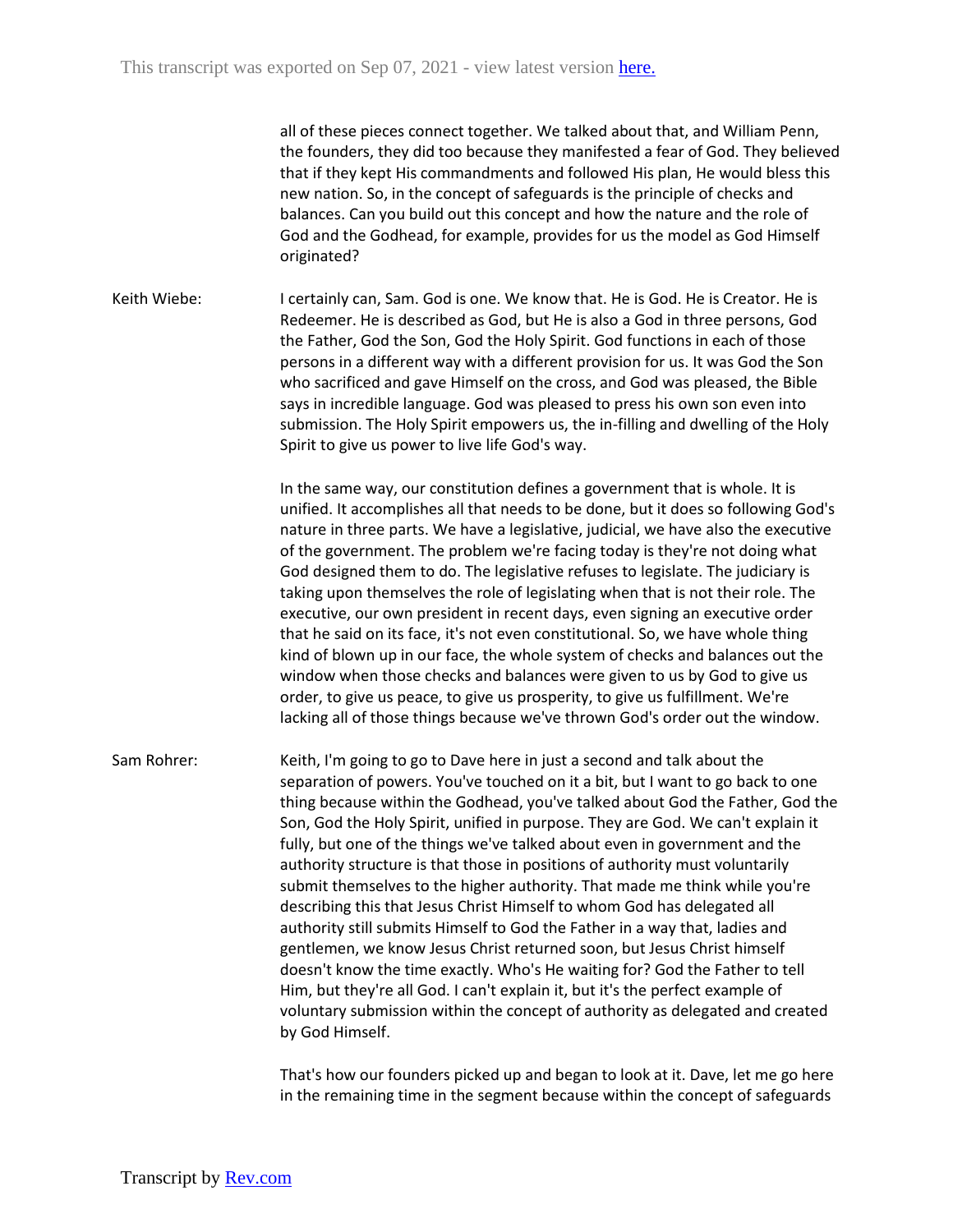as identified by our founders is the concept of separation of powers, not just the checks and the balances, how one works with the other and so forth, but there is literally a defined separation of powers, or we could say authority. Keith, you explained what that was in the program early on as well, but tell us how this works itself out. Define it and how God models this perfectly.

Dave Kistler: Well, let me start, Sam, with how God models this in Isaiah 33:22, by the way, a verse in Scripture that the framers of the constitution and the founders of our country, they were very well aware of this passage of Scripture as they were very well aware of most of what the Scripture had to say. Isaiah 33:22 gives three aspects of God's nature. It says, "For the Lord is our judge. The Lord is our law giver. The Lord is our king. He will save us."

> Now, in that verse in Scripture, you have three distinct delineations of God's character and God's nature. The Lord is our judge. There's your judicial aspect of God's nature. The Lord is our law giver. There's your legislative aspect of God's nature. The Lord is our king. There's your executive aspect of God's nature. From that verse in Scripture, Sam, the framers of the constitution established the three branches of government, the judicial branch, the legislative branch, and the executive branch. They even laid them out in order that they deemed to be the most important. The legislative branch is the lawmaking body. The executive branch is the law enforcing body, and the judicial branch is the law interpreting body. All three of those distinct branches of government, the separation of powers between those co-equal branches, all of that, Sam, came directly from the word of God and the framers and founders' understanding of God's character and nature.

As Keith so powerfully said, we now have the judicial branch making law. We now have the executive branch making law via executive orders, and so everything is askew because we have not only forgotten the distinct nature of the branches of government. We have certainly cast out God Himself, and so should we be surprised we're in mass confusion? We should not.

- Sam Rohrer: Dave, that was well, well stated. Let me ask you this. Because you've got the three branches, think of the Declaration of Independence as a document just to demonstrate the modeling of it. Can you identify a couple of these that were referenced right directly in the Declaration of Independence?
- Dave Kistler: Well, Sam, we hold these truths to be self-evident that all men are created equal, that they are endowed by their creator with certain inalienable rights among these life, liberties and pursuit of happiness, and to secure these rights, governments are instituted among men deriving their just powers from the consent of the governed. Sam, when you read that opening statement to the Declaration of Independence, you find biblical concepts firmly ensconced in that document. You find these aspects of God's nature firmly ensconced in that document. Of course, I can't quote all of the declaration, but Sam, if you read through it, God's imprint is all over it. I believe and we believe here, of course,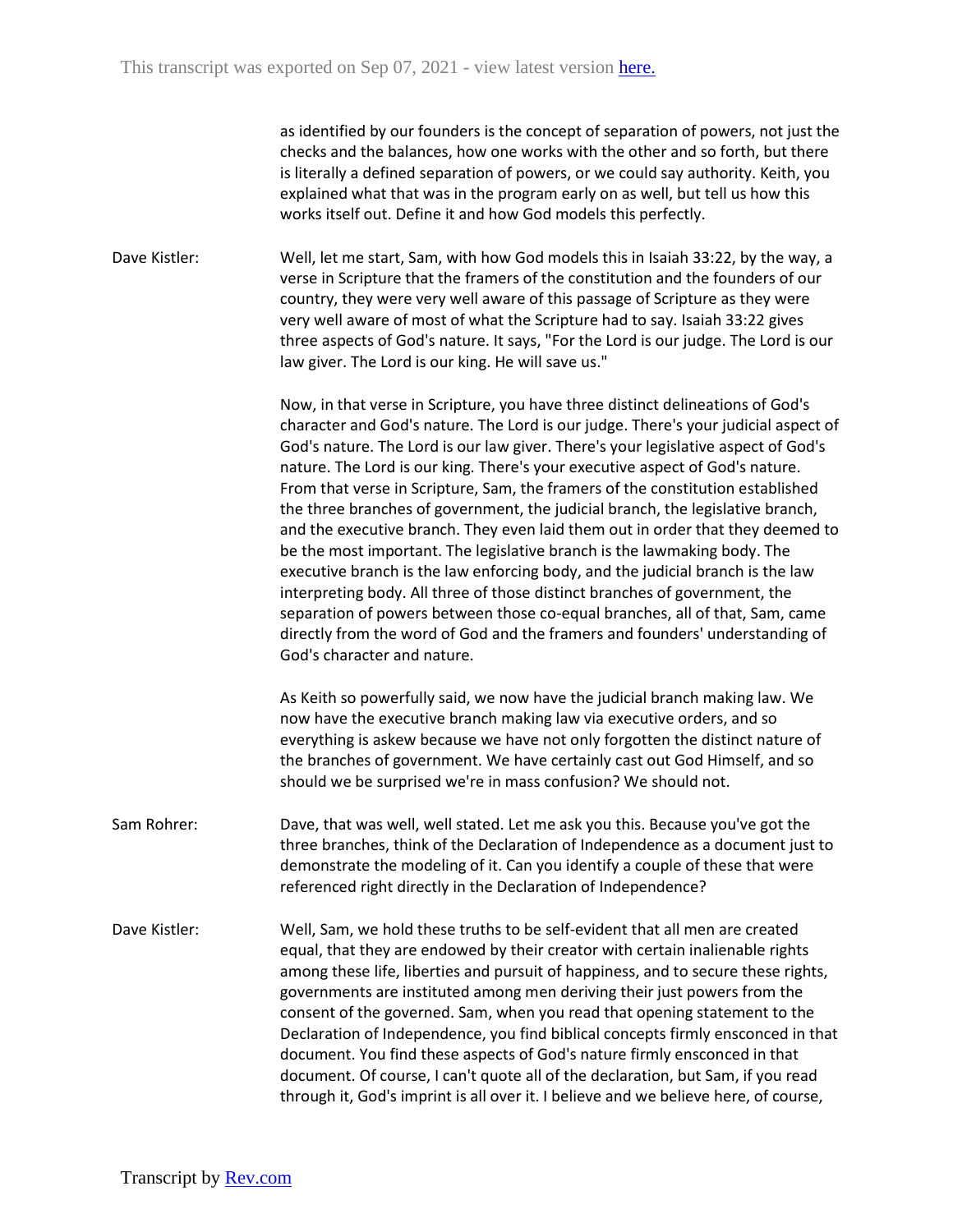at the American Pastors Network that the declaration in the constitution were part A and part B of two documents but really to be communicated as one piece.

Sam Rohrer: Absolutely. Ladies and gentlemen, think about this. Who gave us our rights? God the Father. That's the law giver. Then, they appealed to God the judge to hear the rectitude of the case and through it, they appealed to ultimately, yes, the Holy Spirit of God to take and work and communicate this truth to all, which is the purpose of the Holy Spirit. Together, wow, that's the model that God laid out. That's what they put in. When we come back, we'll talk a bit about why this isn't happening.

#### **Segment 4:**

#### Sam Rohrer: As we move into our final segment now in our emphasis today, principle number nine of the 10 principles to national renewal, it is building safeguards into the system. The first segment, we talked about the need for safeguard. We defined that term, to prevent something bad from happening. We talked in the second segment the reason for safeguards. The reason that it's necessary because the nature of man tends to evil, not to good. The tendency, when you put together a lot of or more even than one, two or more depraved individuals, government tends to want to consolidate itself and to take even more power and ultimately, to raise its head in pride and say, "Who needs God?" They attempt to become God. That's what's happened throughout all of history.

Last segment, we talked about the model for safeguards, the idea that God himself in the Godhead models the checks and the balance in perfect harmony, and then the nature and the character of God as law giver, judge and king demonstrates perfectly the separation of authority but when properly yielded, works in perfect orchestration. That brings us now to the idea of the requirement for safeguards. Okay. We've already had some reference to it. Safeguards, our founders recognized the need for it. We've already talked about it. I'm looking at this and saying, all right, where does that lead us right now because something is not right? We've got a constitution that has it in place. We have a Declaration of Independence that talks about it. Our founders talked about it, but something is not working. What is it?

Well, throughout the Scripture, there is the principle of not just knowing but doing, not just talking but walking, not just professing but possessing. In James 1:22, for example, it says this. Be doers of the word and not hearers only. Get this deceiving your own selves. Remarkably, in another book of the Bible with the same chapter and verse, 1:22, this one then Romans 1:22, it says this, "Professing themselves to be wise, they became fools," thus, in my opinion, linking directly the truth of James 1:22 right together.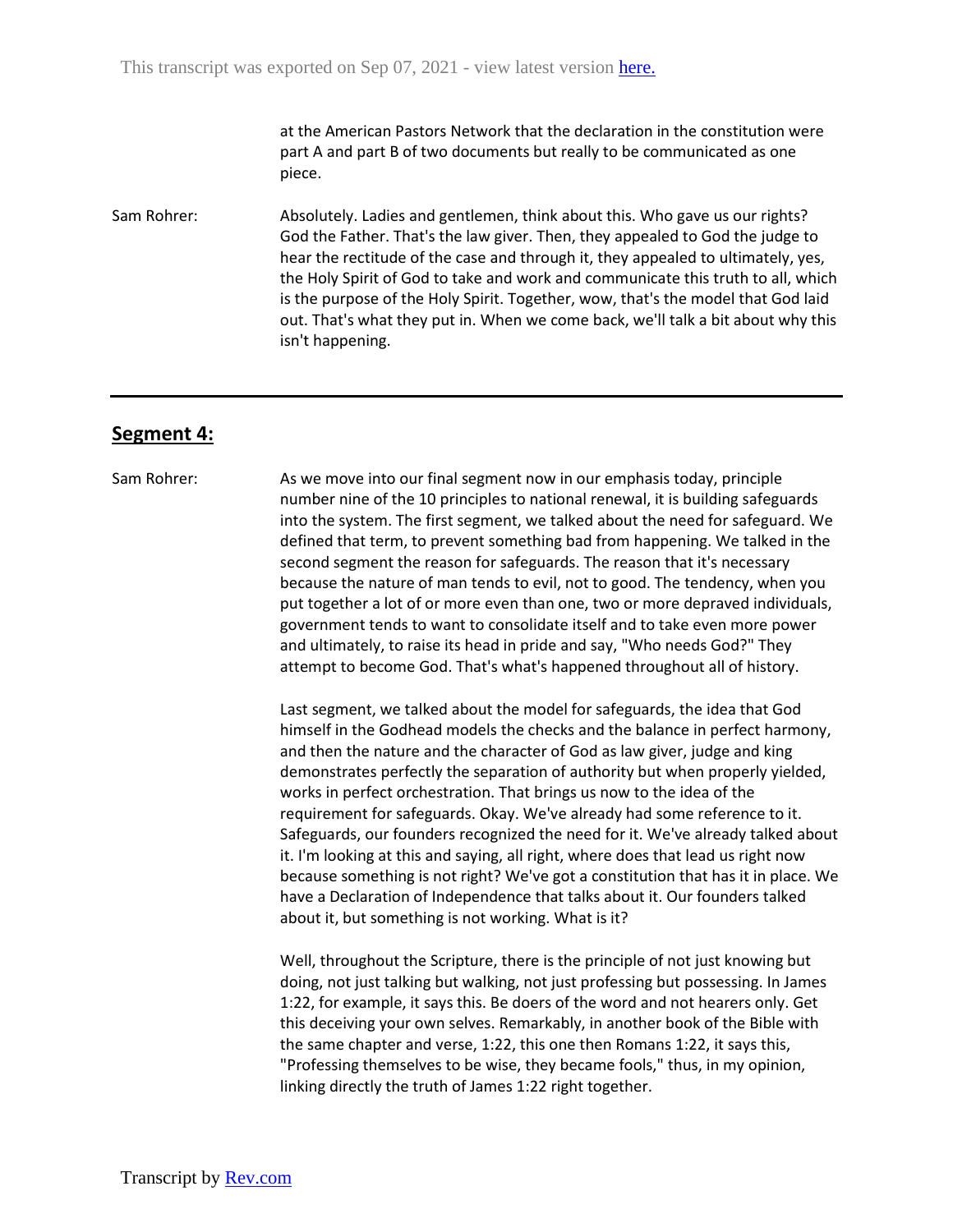Now, the question is, what's the lesson for us today? How does the principle of authenticity and authority and checks and balances and separation of powers and the depraved sinful nature of man and the tendency of government to consolidate power and replace God, how does that apply to us today as it may relate to personal repentance and the theme of the series, national renewal? Dave, let me go to you first. If you don't mind, I'd like you to take the verse from James 1:22 that I started with, and explain how deception can occur. It says, "Be doers, not hearers only, deceiving yourself." How can deception occur when we hear but don't do and apply it to why we have trouble today even though we have separation of powers theoretically and understand checks and balances?

Dave Kistler: Well, Sam, let me quote James 1:22 and the verses that follow. It says, "But be ye doers of the word, not hearers only, deceiving your own selves." The next verse says, "For if any be a hearer of the word and not a doer, he is likened to a man beholding his natural face in a glass for he beholdeth himself, goeth his way, and straightway forgetteth what manner of man he was but who so looketh into the perfect law of liberty and continueth therein, he being not a forgetful hearer but a doer of the work, this man shall be blessed in his deed."

> The analogy is same as to a guy walking up to a mirror like we do every morning. You see there's something on your face. You need to shave. Maybe there's some debris or dirt on your face, but you don't do anything about it. You behold it. You walk away, and very quickly, you forget, "Hey, I needed to take care of that." You live the rest of your day with something inappropriate on your face because you've not done something about it. That is self-deception.

> There's a verse in Scripture in the book of 1 John 1:8 that says, "If we say that we have no sin, we deceive ourselves, and the truth is not in us." So, if we know what's right but we don't do what's right, then we set ourselves up, Sam, for the most insidious of all deceptions, and that's self-deception because in essence, what we're doing is denying we have a problem, denying that we have an issue whether it be sin or anything else. Today, Sam, we have the framework for separation of powers, but we're not doing that. We're not living in accordance with that. So, in essence, Sam, we have a framework that is still in place, but we're living contrary to it. So, deception is rampant in our country on every level. So, we've got to get back to not just acknowledging that the framework exists. We've got to live in accordance with it.

Sam Rohrer: Dave, it's also a reminder, as you've been saying through the program, comes us back to the ugly reality of the depraved nature of man, doesn't it? We say we can see, but we can't and wow. Keith, let me go to you. Now, I thought you could go to Romans 1:22 passage that I cited, and apply this to why safeguards are necessary and how it applies today. I'm just going to throw this in there if you pick up on them. So, but when I was in public office, as everyone who is in public office on any level right now, they have taken a promise to God. It's called an oath of office. They promise before the people, and they promise before God to uphold their oath, to protect and defend the constitution and any of them